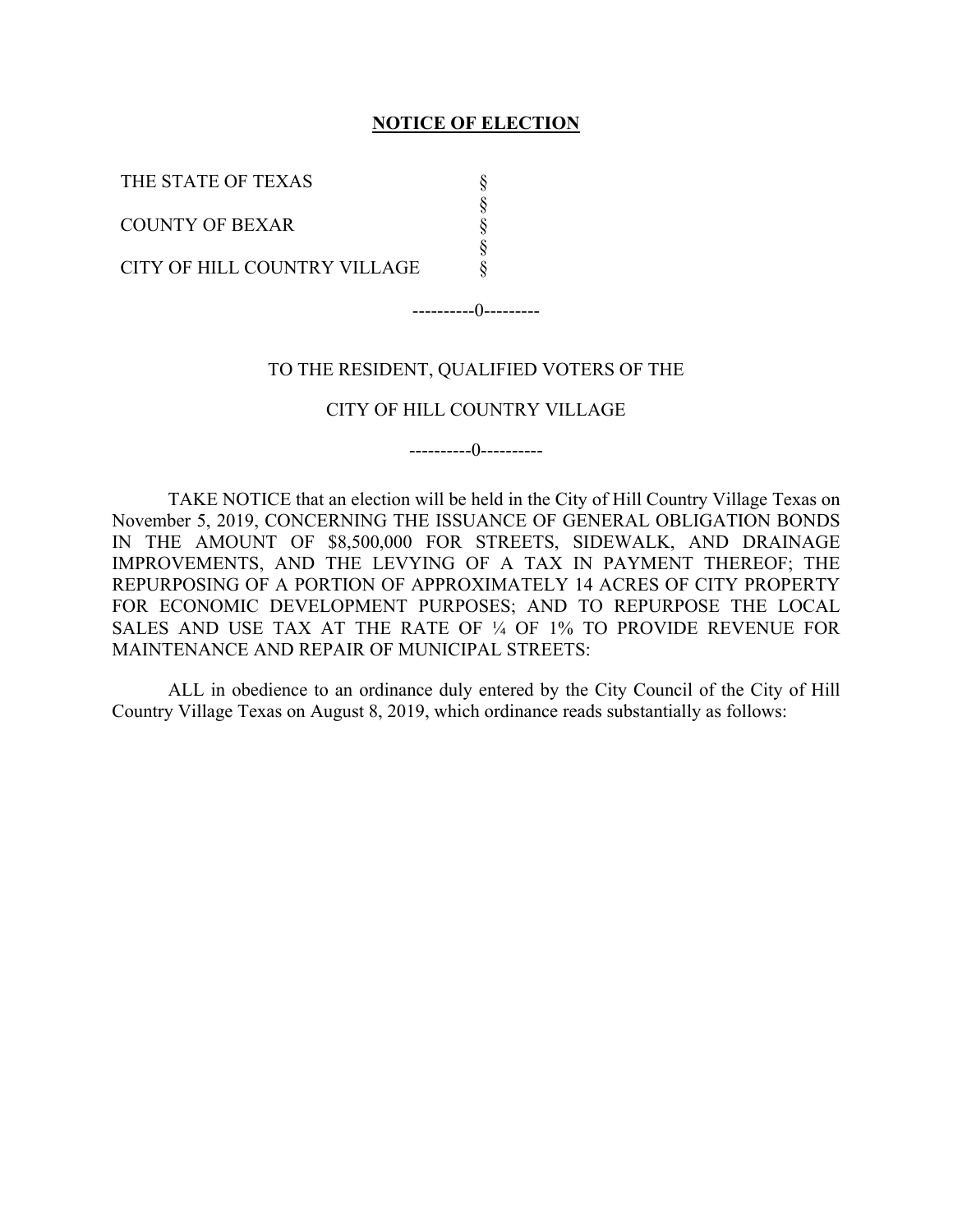**AN ORDINANCE CALLING AN ELECTION TO BE HELD IN THE CITY OF HILL COUNTRY VILLAGE, TEXAS TO AUTHORIZE THE ISSUANCE OF BONDS, TO AUTHORIZE THE USE OF CERTAIN CITY PROPERTY FOR ECONOMIC DEVELOPMENT PURPOSES, AND TO REPURPOSE AN ADDITIONAL SALES AND USE TAX FOR STREET REPAIRS AND MAINTENANCE; MAKING PROVISION FOR THE CONDUCT OF A JOINT ELECTION; AND RESOLVING OTHER MATTERS INCIDENT AND RELATED TO SUCH ELECTION** 

\* \* \* \* \* \* \* \* \* \* \* \* \* \* \* \* \* \* \* \* \* \*

WHEREAS, the City Council (the *Council*) of the CITY OF HILL COUNTRY VILLAGE, TEXAS (the *City*), located in Bexar County, Texas (the *County*), hereby finds and determines that an election should be held to determine whether the Council shall be authorized to (1) issue general obligation bonds of the City in the amount and for the purposes hereinafter identified, (2) repurpose and authorize the use a portion of approximately 14 acres of property owned by the City hereinafter more particularly described for the purposes of economic development within the City; and (3) change an existing 1/4 cent additional sales and use tax authorized by Chapter 505, as amended, Local Government Code, and approve it for the imposition of an additional sales and use tax for the maintenance and repair of City streets and sidewalks (the *Election*); and

WHEREAS, the Council hereby finds and determines that the necessity to construct various capital improvements within the City necessitates that it is in the public interest to call and hold the Election at the earliest possible date to authorize the issuance of general obligation bonds for the purposes hereinafter identified; and

WHEREAS, the Council hereby finds and determines that the City utilized the proceeds of general obligation bonds to purchase approximately 14 acres of property generally bordering Bitters Road and located within the City limits (hereinafter, the *Property*) after the registered voters of the City authorized the issuance of such bonds for the purpose of constructing and equipping a public building to be utilized for municipal/city hall purposes and the purchase of land therefor; and

WHEREAS, the Council hereby finds and determines that the registered voters of the City can authorize the use of the Property for economic development purposes at the Election in the same manner in which the general obligation bonds and their purposes were originally authorized; and

WHEREAS, the Council hereby finds and determines that the registered voters of the City previously authorized an additional sales and use tax of 1/4 cent permitted by Chapter 505, as amended, Texas Local Government Code (*Chapter 505*) for the purposes provided therein and an additional sales and use tax of 1/4 cent permitted by Chapter 327, as amended, Texas Tax Code (*Chapter 327*), for maintenance and repair of City streets and sidewalks, and that each of these additional sales and use taxes are subject to reauthorization at separate elections conducted in the City; and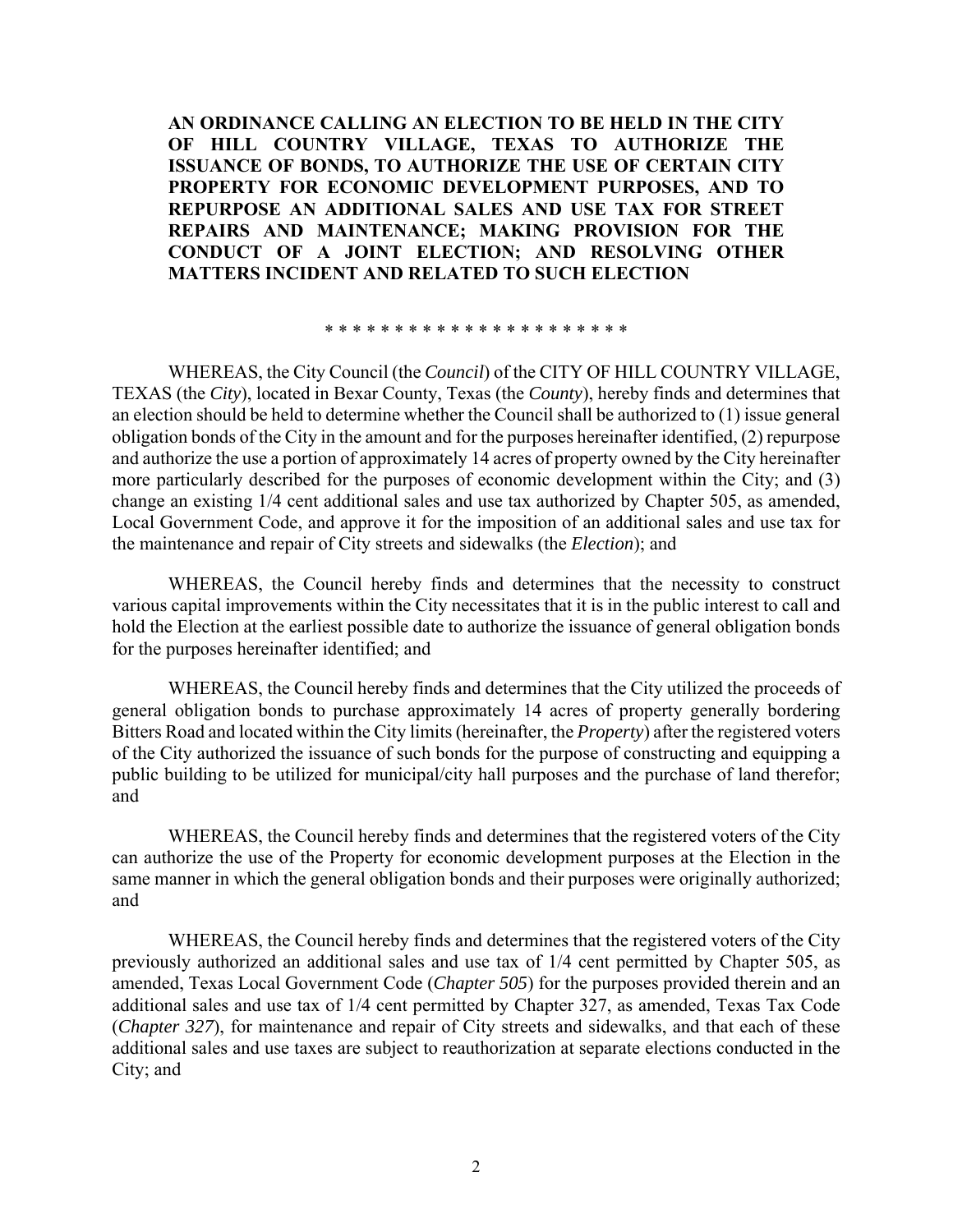WHEREAS, the Council hereby finds and determines that the registered voters of the City can, at the Election, authorize the City to utilize the additional sales and use tax of 1/4 cent permitted by Chapter 505 for the purposes permitted by Chapter 327, namely the maintenance and repair of existing City streets and sidewalks; and

WHEREAS, in compliance with Section 327.004, as amended, Texas Tax Code, the combined rate of all local sales and use taxes imposed by the City and other political subdivisions having territory in the City will not exceed two percent; and

WHEREAS, the City will contract with the Elections Administrator (the *Administrator*) of the County to conduct all aspects of the Election; and

WHEREAS, the Election will be held jointly with other political subdivisions (such other political subdivisions, collectively, the *Participants*) for whom the County is also conducting their elections, as provided pursuant to the provisions of one or more joint election agreements or contracts among the City, the County, and the Participants, entered into in accordance with the provisions of Section 271.002, as amended, Texas Election Code, or other applicable law, pursuant to which the County will conduct all aspects of the Election on the City's behalf; and

WHEREAS, the Council hereby finds and determines that the actions hereinbefore described are in the best interests of the residents of the City;

NOW, THEREFORE, BE IT ORDAINED BY THE CITY COUNCIL OF THE CITY OF HILL COUNTRY VILLAGE, TEXAS THAT:

SECTION 1. The Election shall be held in the CITY OF HILL COUNTRY VILLAGE, TEXAS on the 5th day of November, 2019 (*Election Day*), which is a uniform election date under the Texas Election Code, as amended, and is not less than 78 days nor more than 90 days from the date of the adoption of this ordinance (the *Ordinance*), for the purpose of submitting the following propositions to the qualified voters of the City:

### **PROPOSITION A**

"Shall the City Council of the City of Hill Country Village, Texas be authorized to issue and sell one or more series of general obligation bonds of the City in the aggregate principal amount of not more than \$8,500,000 for the purpose of making permanent public improvements or other public purposes, to wit: designing, acquiring, constructing, renovating, improving, upgrading, updating, and equipping City street, curb, gutter, and sidewalk improvements, demolition, repair, and rebuilding of existing streets, completing necessary or incidental utility relocation and drainage in connection with the foregoing and the purchase of land, easements, rights-of-way, and other real property interests necessary therefor or incidental thereto, and City street maintenance improvements, such bonds to mature serially or otherwise (not more than 40 years from their date) in accordance with law; and any issue or series of said bonds to bear interest at such rate or rates (fixed, floating, variable or otherwise) as may be determined within the discretion of the City Council, provided that such rate of interest shall not exceed the maximum rate per annum authorized by law at the time of the issuance of any issue or series of said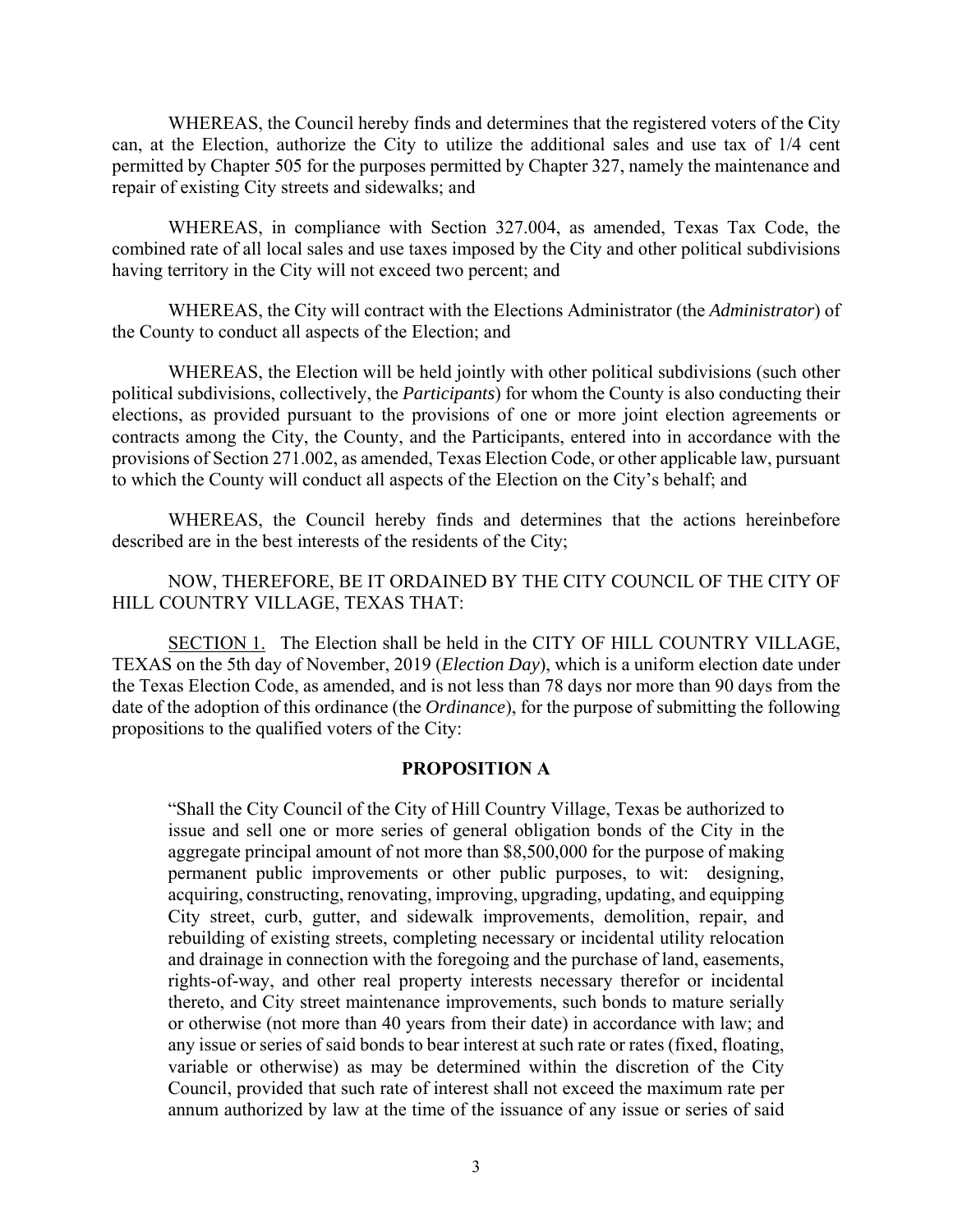bonds; and shall the City Council of the City be authorized to levy and pledge, and cause to be assessed and collected, annual ad valorem taxes, within the limitations prescribed by law, on all taxable property in said City sufficient to pay the annual interest and provide a sinking fund to pay the bonds at maturity and the cost of any credit agreements executed in connection with the bonds?"

### **PROPOSITION B**

"Shall the City Council of the City of Hill Country Village, Texas be authorized to use a portion of approximately 14 acres of property owned by the City generally bordering Bitters Road, having been previously purchased to construct and equip a public building to be utilized for municipal/city hall purposes and to acquire land therefore with the proceeds of general obligation bonds, for also promoting economic development within the City, through planning, designing, constructing, improving, upgrading, updating, extending, and expanding public streets and utilities, and otherwise providing for commercial, retail, residential, and/or mixeduse development on the aforesaid acreage?"

#### **PROPOSITION C**

"If the existing one-quarter cent additional sales and use tax for Economic Development Corporation purposes is eliminated, shall the City Council of the City of Hill Country Village, Texas be authorized to repurpose the additional onequarter cent sales and use tax within the City for the purposes authorized by Chapter 327, as amended, Texas Tax Code, including maintenance and repair of City streets and sidewalks, for a period expiring on the 4th anniversary of the date of the Election unless the imposition of the tax is reauthorized pursuant to Chapter 327, as amended, Texas Tax Code?"

SECTION 2. One or more City election precincts are hereby established for the purpose of holding the Election, and one or more polling places are hereby designated for holding the Election in the City election precincts as identified in Exhibit A to this Ordinance (which is incorporated herein by reference for all purposes). At least 79 days prior to Election Day, or as soon thereafter as is reasonably practicable, the City, acting through the Mayor, the City Administrator, or the designee thereof, in coordination with the Administrator, or the designee thereof, as necessary or desirable, will appoint the Presiding Judges, Alternate Presiding Judges, Election Clerks, and all other election officials for the Election, together with any other necessary changes to election practices and procedures and can correct, modify, or change the Exhibits to this Ordinance based upon the final locations and times agreed upon by the Administrator, the City, and the Participants to the extent permitted by applicable law.

A. The Presiding Judge shall appoint not less than two resident qualified voters of the County to act as clerks in order to properly conduct the Election. To the extent required by the Texas Election Code, as amended, or other applicable law, the appointment of these clerks must include a person fluent in the Spanish language to serve as a clerk to render oral aid in the Spanish language to any voter desiring such aid at the polls on Election Day. If the Presiding Judge appointed actually serves, the Alternate Presiding Judge shall serve as one of the clerks. In the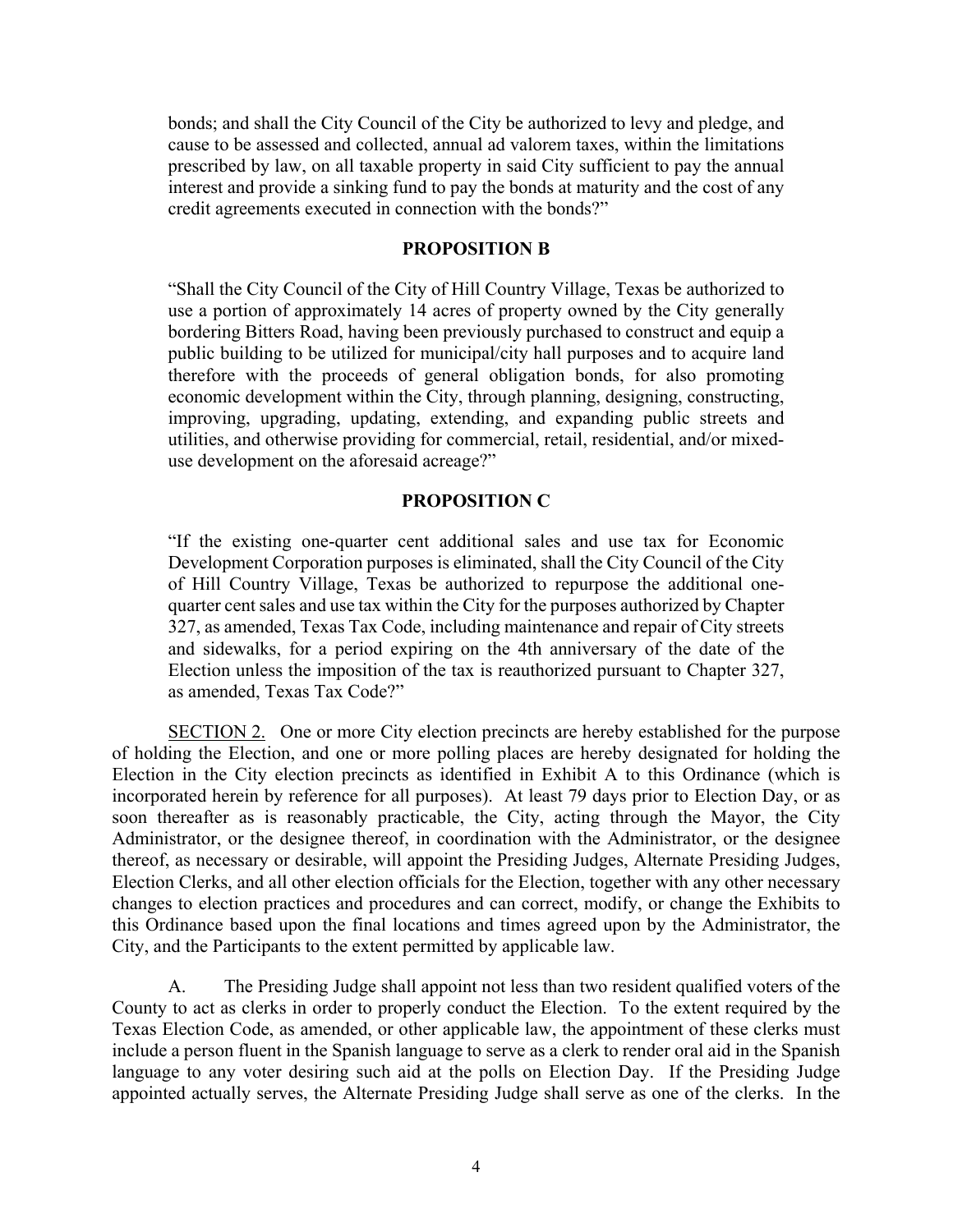absence of the Presiding Judge, the Alternate Presiding Judge shall perform the duties of the Presiding Judge of the election precinct.

B. On Election Day, the polls shall be open as designated on Exhibit A.

The County participates in the Countywide Polling Place Program under Section 43.007, as amended, Texas Election Code, meaning that any City voter can vote in the Election at any polling place identified in Exhibit A.

C. The main early voting location is designated in Exhibit B to this Ordinance (which is hereby incorporated herein by reference for all purposes). The individual named as the Early Voting Clerk as designated in Exhibit B is hereby appointed as the Early Voting Clerk to conduct such early voting in the Election. The Early Voting Clerk shall appoint the Deputy Early Voting Clerks. This main early voting location shall remain open to permit early voting on the days and at the times as stated in Exhibit B. Early voting shall commence as provided on Exhibit B and continue through the date set forth on Exhibit B, all as provided by the provisions of the Texas Election Code, as amended.

Additionally, permanent and/or temporary branch offices for early voting by personal appearance may be established and maintained in accordance with the Texas Election Code. In the event such permanent and/or temporary branch locations are established, information regarding the locations, dates, and hours of operation for early voting at these offices shall be determined by the Administrator, as identified in Exhibit B hereto.

An Early Voting Ballot Board is hereby established for the purpose of processing early voting results. The individual designated in Exhibit B as the Presiding Judge of the Early Voting Ballot Board is hereby appointed the Presiding Judge of the Early Voting Ballot Board. The Presiding Judge shall appoint not less than two resident qualified voters of the City to serve as members of the Early Voting Ballot Board.

SECTION 3. Electronic voting machines may be used in holding and conducting the Election on Election Day; provided, however, in the event the use of such electronic voting machines is not practicable, the Election may be conducted on Election Day by the use of paper ballots (except as otherwise provided in this section). Electronic voting machines or paper ballots may be used for early voting by personal appearance (except as otherwise provided in this section). Pursuant to Section 61.012, as amended, Texas Election Code, the City shall provide at least one accessible voting system in each polling place used in the Election. Such voting system shall comply with State and federal laws establishing the requirement for voting systems that permit voters with physical disabilities to cast a secret ballot. Any legally permissible voting method may be used for early voting and Election Day voting by personal appearance. Certain early voting may be conducted by mail.

SECTION 4. The City shall also utilize a Central Counting Station (the *Station*) as provided by Section 127.001, et seq., Texas Election Code, as amended. The Administrator, or the designee thereof, is hereby appointed as the Administrator and Presiding Judge of the Station and may appoint Station clerks and establish a written plan for the orderly operation of the Station in accordance with the provisions of the Texas Election Code, as amended. The Council hereby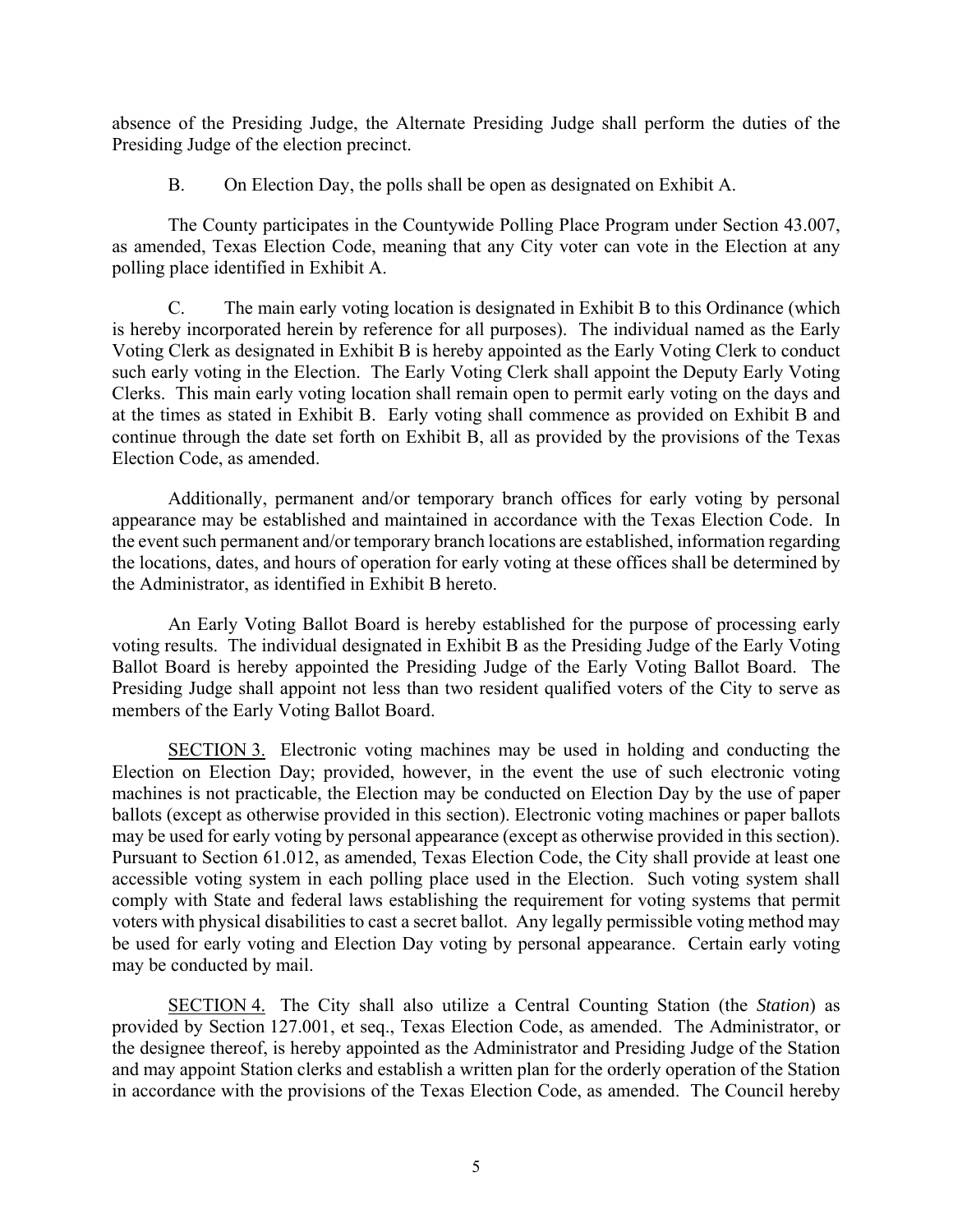appoints the Administrator, or the designee thereof, as the Tabulation Supervisor and the Administrator, or the designee thereof, as the Programmer for the Station. Lastly, the Administrator will publish notice and conduct testing on the automatic tabulation equipment relating to the Station and conduct instruction for the officials and clerks for the Station in accordance with the provisions of the Texas Election Code, as amended.

SECTION 5. The official ballot shall be prepared in accordance with the Texas Election Code, as amended, so as to permit voters to vote "FOR" or "AGAINST" the aforesaid propositions which shall appear on the ballot substantially as follows:

### **PROPOSITION A**

"THE ISSUANCE OF NOT TO EXCEED \$8,500,000 OF CITY OF HILL COUNTRY VILLAGE, TEXAS GENERAL OBLIGATION BONDS FOR STREETS, SIDEWALK, AND DRAINAGE IMPROVEMENTS, AND THE LEVYING OF A TAX IN PAYMENT THEREOF."

### **PROPOSITION B**

"THE REPURPOSING OF A PORTION OF APPROXIMATELY 14 ACRES OF CITY PROPERTY GENERALLY BORDERING BITTERS ROAD FOR ECONOMIC DEVELOPMENT PURPOSES."

### **PROPOSITION C**

"IF THE EXISTING ONE-QUARTER CENT SALES AND USE TAX FOR ECONOMIC DEVELOPMENT CORPORATION PURPOSES IS ELIMINATED, SHALL THE CITY BE AUTHORIZED TO REPURPOSE THE LOCAL SALES AND USE TAX IN THE CITY OF HILL COUNTRY VILLAGE AT THE RATE OF ¼ OF 1% TO PROVIDE REVENUE FOR MAINTENANCE AND REPAIR OF MUNICIPAL STREETS. THE TAX EXPIRES ON THE 4TH ANNIVERSARY OF THE DATE OF THIS ELECTION UNLESS THE IMPOSITION OF THE TAX IS REAUTHORIZED."

SECTION 6. All resident qualified voters of the City shall be permitted to vote at the Election, and on Election Day, such voters shall vote at the designated polling places. The Election shall be held and conducted in accordance with the provisions of the Texas Election Code, as amended, Chapters 1251 and 1331, as amended, Texas Government Code, and as may be required by any other law. To the extent required by law, all materials and proceedings relating to the Election shall be printed in both English and Spanish.

SECTION 7. Notice of election, including a Spanish translation thereof, shall be published on the same day in each of two successive weeks in a newspaper of general circulation in the City, the first of these publications to appear in such newspaper not more than 30 days, and not less than 14 days, prior to Election Day. Moreover, a substantial copy of this Ordinance, including a Spanish translation thereof, shall be posted (i) at City Hall not less than 21 days prior to Election Day; (ii) at three additional public places within the City not less than 21 days prior to Election Day, (iii) in a prominent location at each polling place on Election Day and during early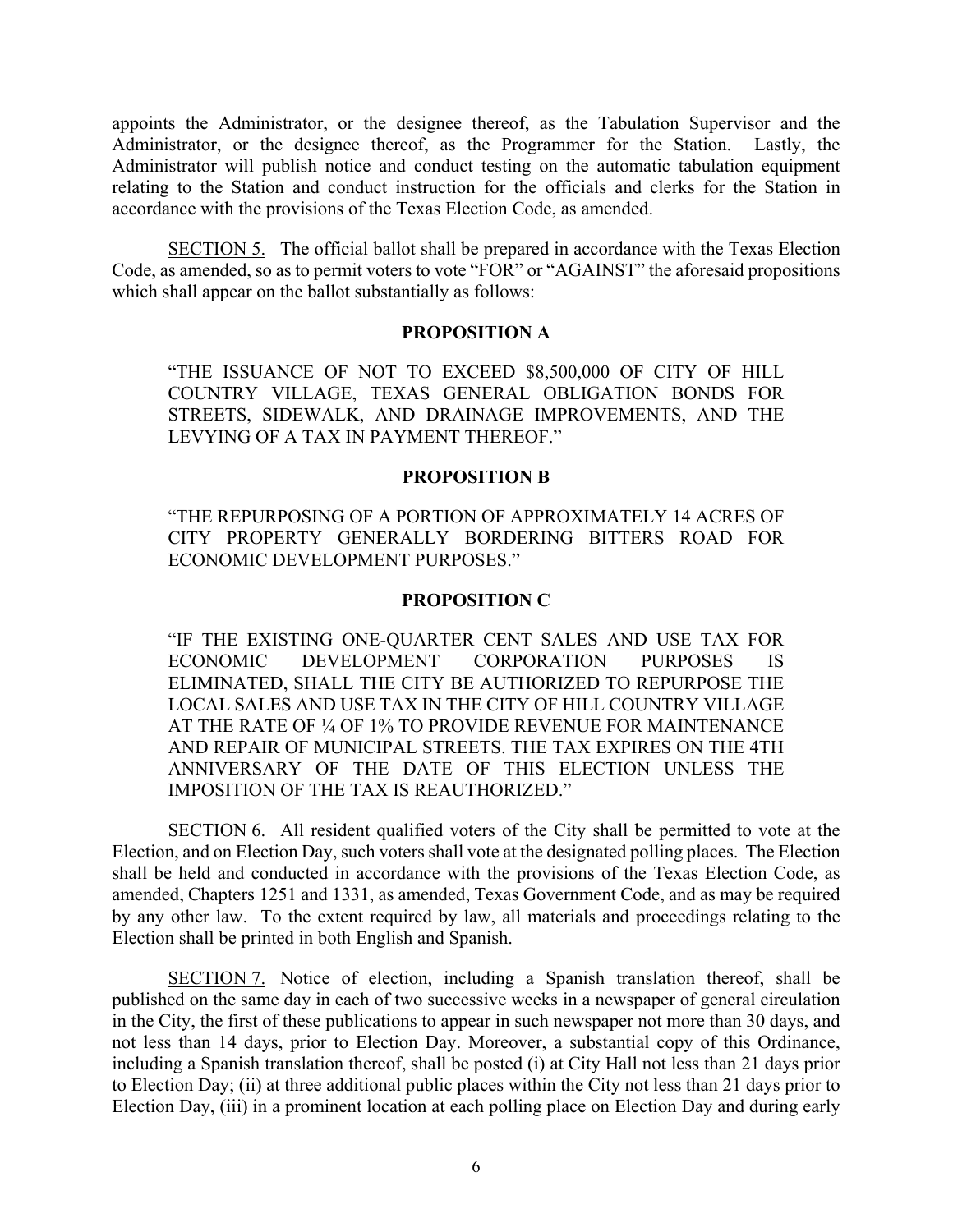voting, and (iv) in a prominent location on the City's internet website not less than 21 days prior to Election Day. A sample ballot, if available, will be posted on the District's internet website not less than 21 days prior to Election Day.

SECTION 8. As required by and in accordance with Section 3.009(b)(5) and (7) through (9) of the Texas Election Code, the City, as of its fiscal year beginning October 1, 2018, had outstanding an aggregate principal amount of debt equal to \$291,000; the aggregate amount of the interest owed on such City debt obligations, through respective maturity, totaled \$4,023; and the City levied an ad valorem debt service tax rate for its outstanding debt obligations of \$0.05 per \$100 of taxable assessed valuation. Based on the bond market conditions on the date of the Council's adoption of this Ordinance, the maximum interest rate for any series of bonds authorized at the Election is 5% (expressed as a net effective interest rate applicable to any such series of bonds). The bonds that are the subject of this Election shall mature serially or otherwise overall a specified number of years (not more than 40 years from their date), as preserved by applicable Texas law, though the City estimates that, based on current bond market conditions, such bonds will amortize over a 30-year period from their respective date of issue. The foregoing estimated maximum net effective interest rate and amortization period are only estimates, provided for Texas statutory compliance; they do not serve as a cap on the per annum interest rate at which any series of bonds authorized at the Election may be sold, or the amortization period for bonds that are the subject of this Election.

SECTION 9. The Council authorizes the Mayor, the City Administrator, or their respective designee, to negotiate and enter into one or more joint election agreements and/or similar contracts or agreements with the County, acting by and through the Administrator, and any Participants if desired or required to comply with applicable law, as permitted and in accordance with the provisions of the Texas Election Code, as amended. In addition, the City authorizes the Mayor, the City Administrator, or their respective designee of either of such parties to make such technical modifications to this Ordinance that are necessary for compliance with applicable Texas or federal law or to carry out the intent of the Council, as evidenced herein. To the extent that any duty or obligation of the City, in general, or any City official, in particular, is properly delegated to the County pursuant to a joint election agreement, then the County's carrying out those duties and obligations on the City's behalf pursuant to the terms of such joint election agreement shall be binding upon the City and are hereby determined by the Council to be evidence of the City's compliance with the provisions of applicable Texas law concerning the Election relative to the same. By incorporating all essential terms necessary for a joint election agreement, this Ordinance is intended to satisfy Section 271.002(d) of the Texas Election Code, as amended, without further action of the City Council. To the extent needed or desirable, the Administrator is hereby appointed joint custodian of voted ballots for the purposes of Section 31.096, as amended, Texas Election Code.

SECTION 10. The recitals contained in the preamble hereof are hereby found to be true, and such recitals are hereby made a part of this Ordinance for all purposes and are adopted as a part of the judgment and findings of the Council.

SECTION 11. All ordinances and resolutions, or parts thereof, which are in conflict or inconsistent with any provision of this Ordinance are hereby repealed to the extent of such conflict,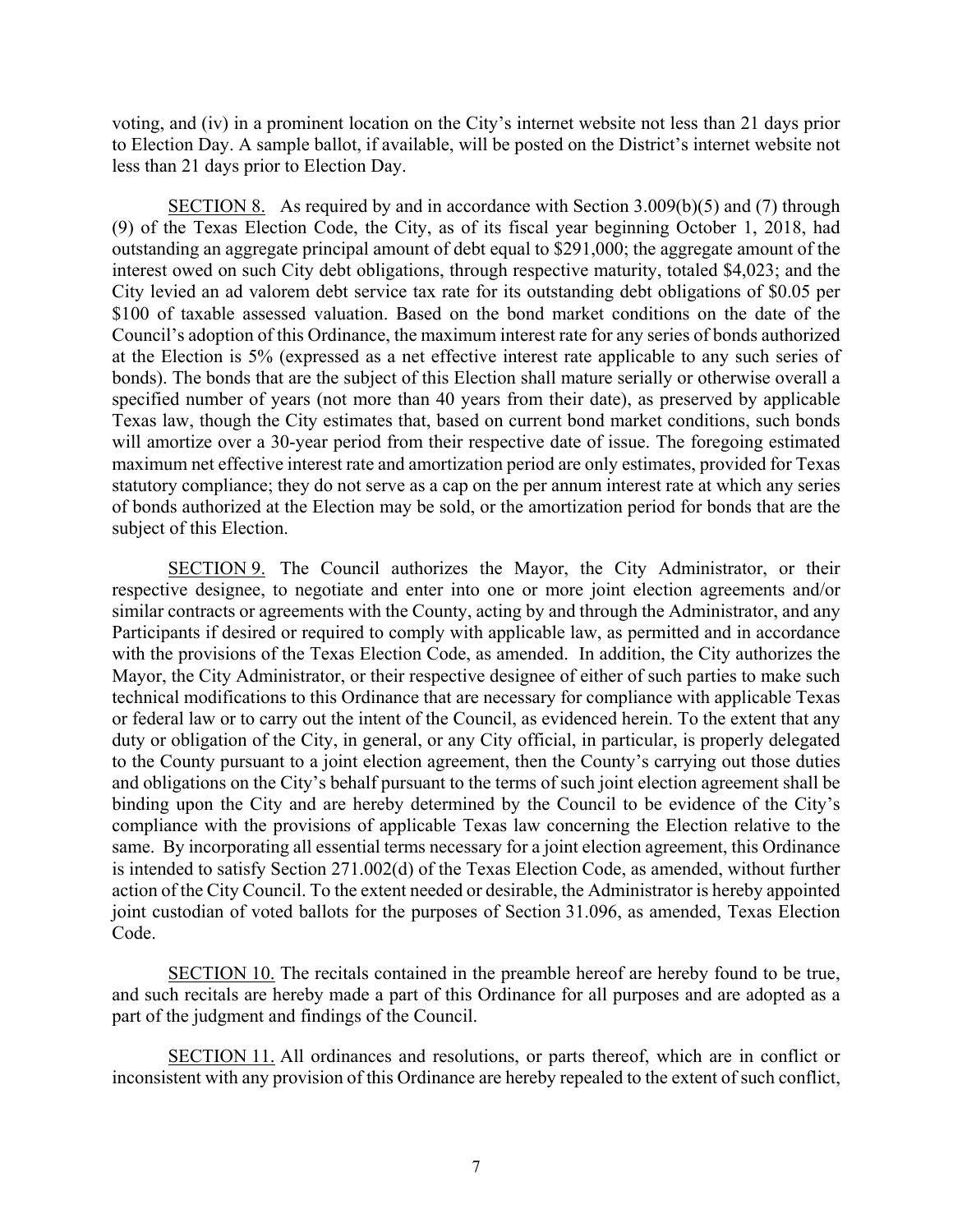and the provisions of this Ordinance shall be and remain controlling as to the matters ordained herein.

SECTION 12. This Ordinance shall be construed and enforced in accordance with the laws of the State of Texas and the United States of America.

SECTION 13. It is officially found, determined, and declared that the meeting at which this Ordinance is adopted was open to the public and public notice of the time, place, and subject matter of the public business to be considered at such meeting, including this Ordinance, was given, all as required by Chapter 551, as amended, Texas Government Code.

SECTION 14. If any provision of this Ordinance or the application thereof to any person or circumstance shall be held to be invalid, the remainder of this Ordinance and the application of such provision to other persons and circumstances shall nevertheless be valid, and this Council hereby declares that this Ordinance would have been enacted without such invalid provision.

SECTION 15. This Ordinance shall be in force and effect from and after its final passage, and it is so ordained.

YOU WILL, THEREFORE, take notice of all the matters and facts set out in the foregoing Notice of Election.

//s// Frank Morales, Jr. City Secretary, City of Hill Country Village, Texas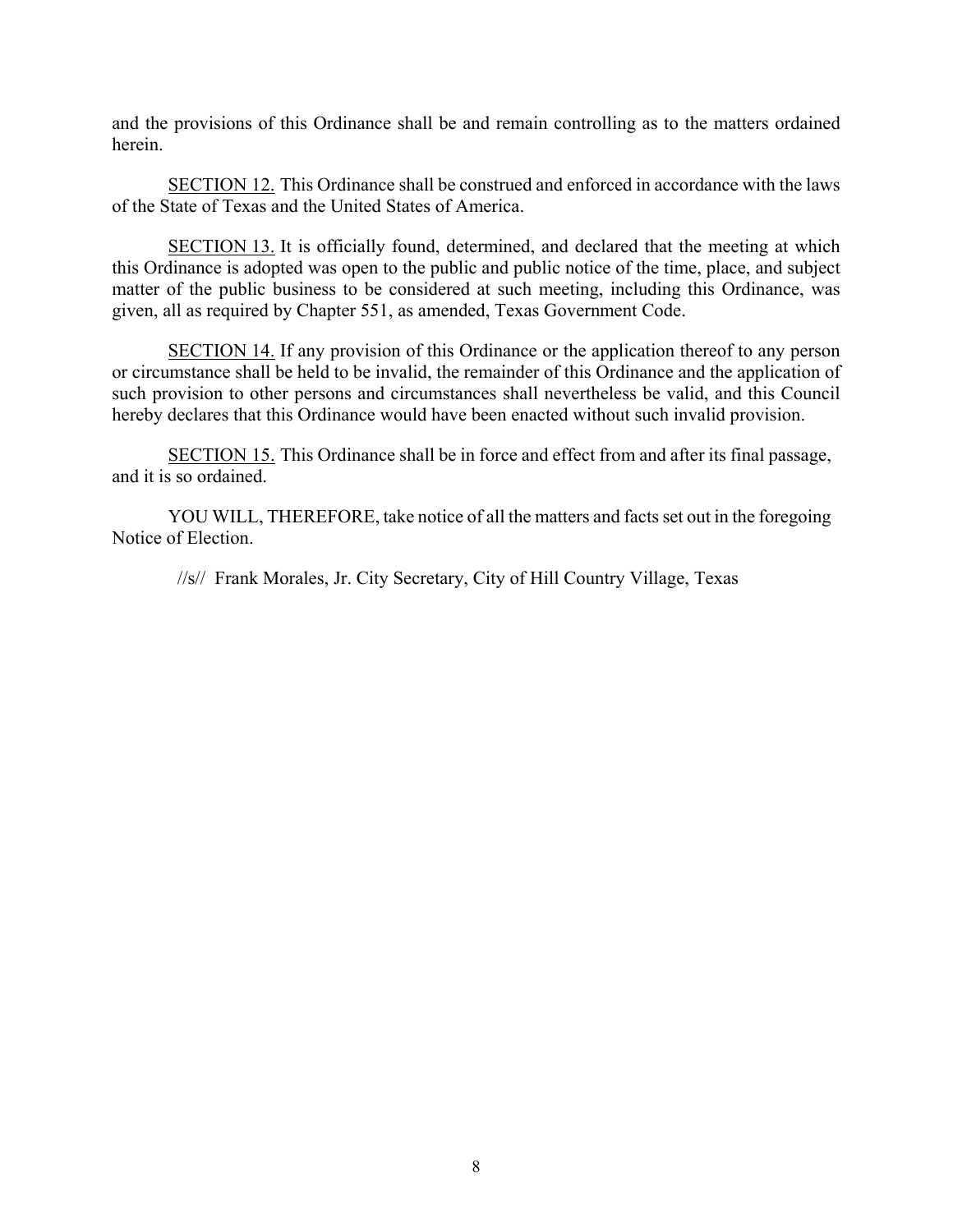# **Exhibit A**

### **ELECTION DAY PRECINCTS AND POLLING PLACES**

Election Day: Tuesday, November 5, 2019 Election Day Polling Locations open from 7 a.m. to 7 p.m. Presiding Judges and Alternates: to be identified by the Administrator.

| <b>City Precinct</b> | <b>County Precinct</b> | <b>Polling Locations*</b>                         |
|----------------------|------------------------|---------------------------------------------------|
|                      | 1091                   | Hill Country Village City Hall                    |
|                      |                        | 116 Aspen Lane, Hill Country Village, Texas 78232 |

\*Bexar County participates in the Countywide Polling Place program under Section 43.007, as amended, Texas Election Code. Registered voters will be able to cast their Election Day ballots at any of the Vote Centers identified on the County's website: https://www.bexar.org/1568/Elections-Department.

*[The remainder of this page intentionally left blank.]*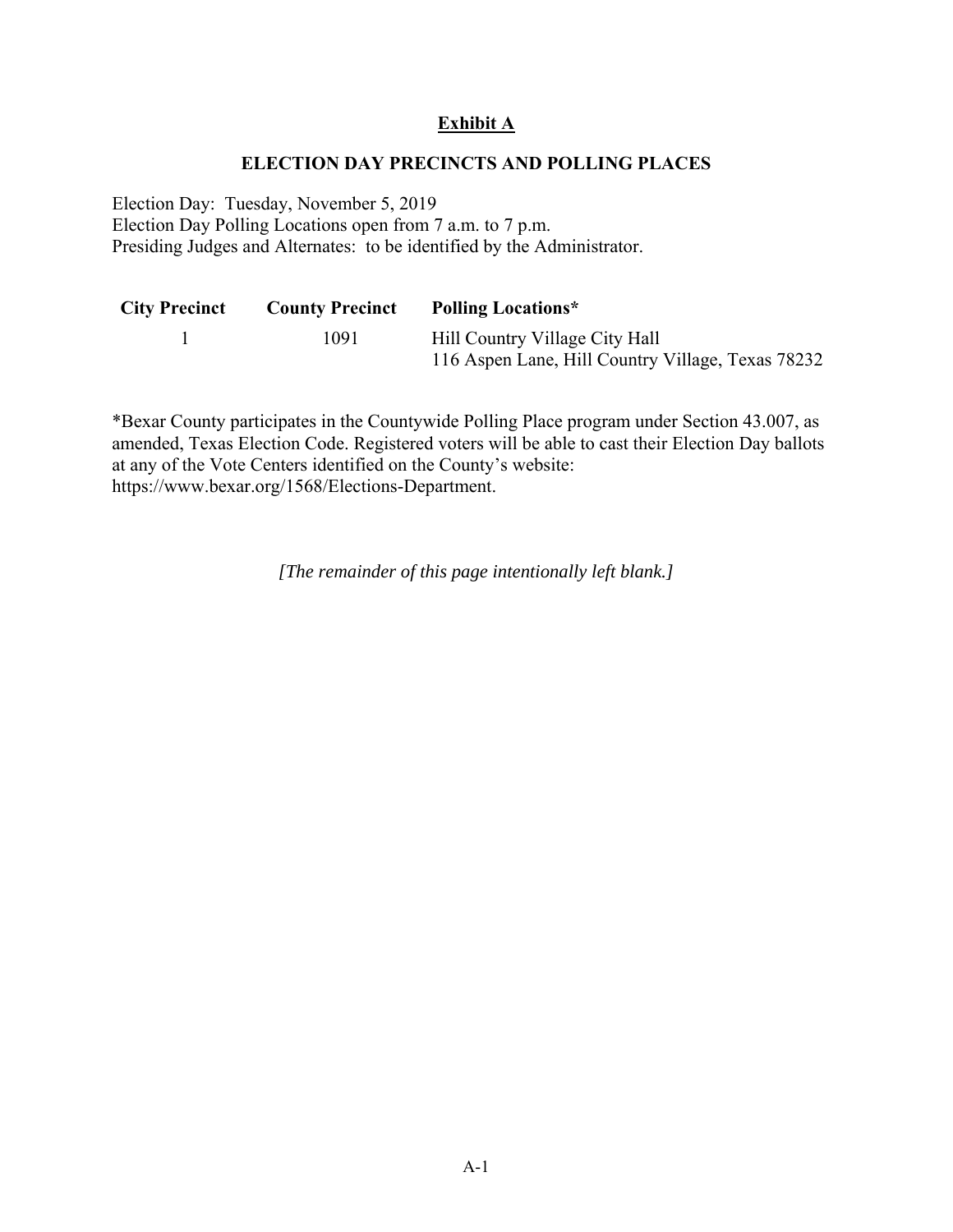## **Exhibit B**

#### **EARLY VOTING**

Early voting begins Monday, October 21, 2019 and ends on Friday, November 1, 2019. Early Voting Clerk: Jacquelyn Callanen, 1103 S. Frio, Ste. 100, San Antonio, Texas 78207. Presiding Judge of the Early Voting Ballot Board: to be identified by the Administrator. Voters entitled to vote an early ballot by personal appearance may do so at any Early Voting site.

**Bexar County Elections**, 1103 S. Frio, Ste. 100, San Antonio, Texas 78207 (main location)

\*\***Bexar County Justice Center**, 300 Dolorosa, San Antonio, Texas 78205 **Brookhollow Library**, 530 Heimer Rd., San Antonio, Texas 78232 **Castle Hills City Hall** (Community Room), 209 Lemonwood Dr., Castle Hills, Texas 78213 **Claude Black Center**, 2805 East Commerce, San Antonio, Texas 78212 **Cody Library**, 11441 Vance Jackson, San Antonio, Texas 78230 **Collins Garden Library**, 200 North Park, San Antonio, Texas 78204 **Converse City Hall**, 405 S. Seguin Rd., Converse, Texas 78109 **Copernicus Community Center**, 5003 Lord Rd., San Antonio, Texas 78220 **Encino Branch Library**, 2515 East Evans Rd., San Antonio, Texas 78259 **Fair Oaks Ranch City Hall** (Council Chambers), 7286 Dietz Elkhorn, Fair Oaks Ranch 78015 **Great Northwest Library**, 9050 Wellwood, San Antonio, Texas 78250 **Henry A. Guerra, Jr. Library**, 7978 West Military Dr., San Antonio, Texas 78227 **John Igo Library**, 13330 Kyle Seale Parkway, San Antonio, Texas 78249 **Johnston Library**, 6307 Sun Valley Dr., San Antonio, Texas 78227 **Julia Yates Semmes Library** (Comanche Lookout Park) 15060 Judson Rd., San Antonio 78247 **Las Palmas Library**, 515 Castroville Rd., San Antonio, Texas 78238 **Leon Valley Conference Center**, 6421 Evers Rd., San Antonio, Texas 78240 **Lion's Field**, 2809 Broadway, San Antonio, Texas 78209 **Maury Maverick Jr. Library**, 8700 Mystic Park, San Antonio, Texas 78254 **McCreless Library**, 1023 Ada St., San Antonio, Texas 78223 **Memorial Library**, 3222 Culebra, San Antonio, Texas 78228 **Mission Library**, 3134 Roosevelt Ave., San Antonio, Texas 78214 **Northside Activity Center**, 7001 Culebra, San Antonio, Texas 78238 **Olmos City Hall**, 120 West El Prado, Olmos Park, Texas 78212 **Parman Library** @ Stone Oak, 20735 Wilderness Oak, San Antonio, Texas 78258 **Precinct 1 Satellite Office**, 3505 Pleasanton Rd., San Antonio, Texas 78221 **Precinct 3 Satellite Office**, 320 Interpark Blvd., San Antonio, Texas 78216 **Schaefer Library**, 6322 U.S. Hwy. 87 East, San Antonio, Texas 78222 **Shavano Park City Hall** (Council Chambers), 900 Saddletree Ct., Shavano Park, Texas 78231 **Somerset ISD Admin. Bldg.**, 7791 6th St., Somerset, Texas 78069 **South Park Mall**, 2310 S.W. Military Dr., San Antonio, Texas 78224 **Southside ISD Admin. Bldg.**, 1460 Martinez-Losoya Rd., San Antonio, Texas 78221 **Tobin Library** @ Oakwell, 4134 Harry Wurzbach, San Antonio, Texas 78209 **Universal City Library**, 100 Northview Dr., Universal City, Texas 78148 **Windcrest Takas Park Civic Center**, 9310 Jim Seal Dr., San Antonio, Texas 78233 **Wonderland Mall of The Americas** @ Crossroads, 4522 Fredericksburg, San Antonio 78201